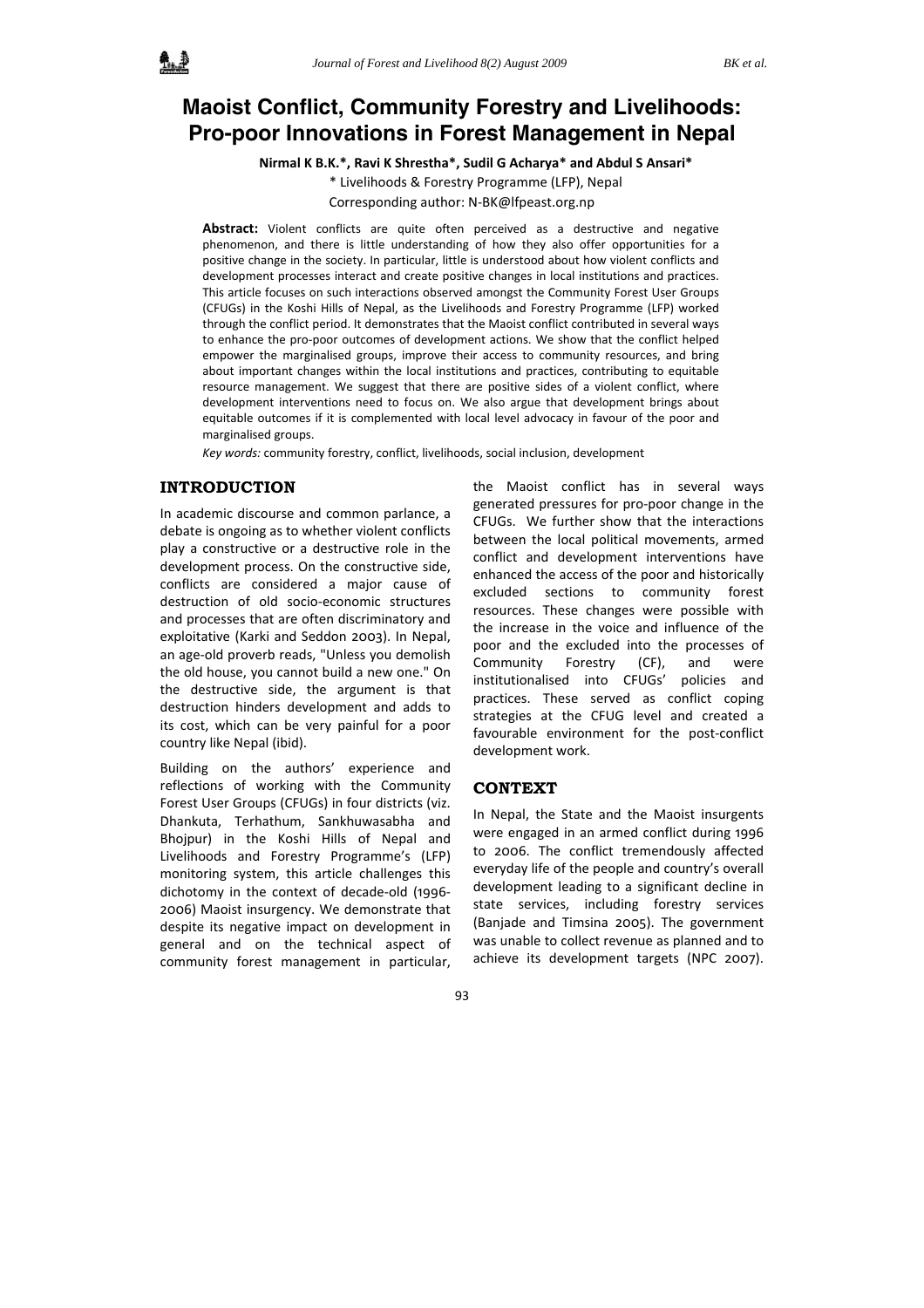

The rural people, especially those who lived in and around the forests and depended on forest resources for their livelihoods, became the immediate victims of the conflict. While almost all sections of society became highly vulnerable to the conflict, it exerted pressure for empowering those communities that were historically marginalised and had little access to development interventions.

During the conflict, the CFUGs came under tremendous pressure from the warring sides, viz. the State security forces (army and police) and the Maoist insurgents (Uprety 2006). The conflict affected the way forest was protected and used, and on the CF processes from macro to micro level. During the conflict, the forest evoked fear in rural areas. Security forces considered it a place where the insurgents trained and hid, laid ambushes, or hid their arms and ammunition. Therefore, in some areas, security forces cleared forests in order to gain a clear view of their enemies. In many cases, they prohibited entry of locals into the forest (Uprety 2006). Such prohibitions were even applied to the staffs of the District Forest Office (DFO) and LFP, which, as a result, restricted such tasks as inventory, forest management interventions, and forest‐based income‐generating activities. However, it also reduced illegal killing and poaching of wild animals and logging of timber, which led to the conservation of wildlife species and biodiversity.

Currently, a total 1,396 CFUGs have been formed in the Koshi Hills. They manage 110,952 ha (82 percent of the potential CF area) of forest and benefit 131,522 households. Among the households, approximately 50 percent are poor. The area is a mosaic of many different ethnic and caste groups, though historically, the area was inhabited mainly by *Rai* and *Limbu* ethnic groups. These communities had their indigenous land tenure system, viz. *Kipat<sup>1</sup>* system, the lands under kiput were nationalised in 1961. These communities have been opposing state ownership of their land, including forests, and, in some places like Sankhuwasabha and Bhojpur, have been demanding return of forest as indigenous system of *kipat*. Different wings

of the Maoist Party, particularly *Limbuwan* and *Khumbuwan Mukti Morcha* (Liberation Front), had raised this issue during the conflict.

In the Koshi Hills, the Maoists destroyed twelve range post offices, and many forestry staffs shifted to district level offices. The Maoists claimed that they were running the new regime (*naya satta*) with their *Janasarkar* (People's Government) established at district and village level. They also declared the area as a *Limbuwan* state. In some sites, the local Maoist governments had made provision for using and managing forest resources. During the conflict, both the government security forces and Maoists warned people not to organise general assemblies or gatherings within which major decisions would be made.

The forestry programme in the area was launched based on the forestry policy of the Government of Nepal (GoN). The DFO has been supporting community forestry, leasehold forestry, private forestry and government‐ managed forest management regimes in the area. The LFP has been supporting DFOs and civil society organisations since 2001 in order to reduce vulnerability and improve the livelihoods of the rural poor through equitable, efficient and sustainable use of forest resources. It mobilises the people through its animation programme, supports the DFOs on forest management interventions, and has introduced collaboration and coordination mechanisms. Accordingly, different strategies have been prepared in line with the government policy. Pro‐poor and Social Inclusion Strategy (PPSIS) is the key strategy to work with and for the poor and excluded members of user groups. Safe and Effective Development in Conflict (SEDC) was another strategy to work in conflict situations. These strategies were mainstreamed in the planning, implementation and monitoring of the programme.

# **CONCEPTUAL FRAMEWORK OF STUDY**

The Livelihoods and Social Inclusion (LSI) monitoring framework, developed by the DFID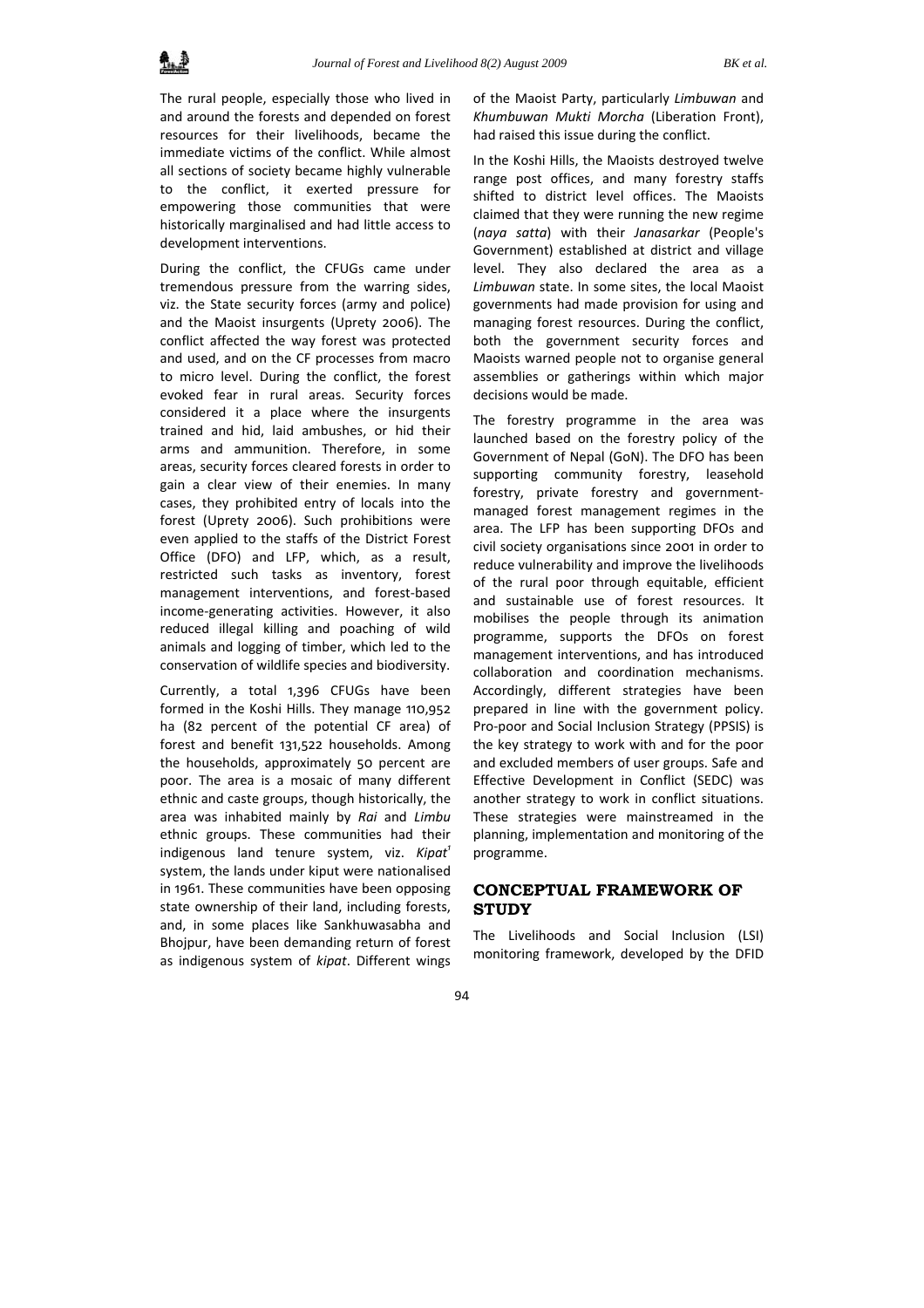in 1990, has been employed to prepare this paper. This framework has been intensively used within the LFP for planning and monitoring of the interventions. It examines three key areas. First, it looks at the access of the poor and excluded to assets or resources, especially to the management and utilisation of local resources (forest, fund, barren land, or infrastructure). Second, it examines the change in policy and institutions of groups, i.e. how the CFUG rules are changing and formalised through decision‐making and documentation in their constitutions and operational plans (OPs). And finally, the framework looks at strengthening of the voice and influence of the poor and excluded in the groups, especially at how they are organised, their collective voices are raised and made influential in the decision‐ making, and how benefit‐sharing takes place for their good. This article examines the impact of the violent conflict on each of these three dimensions.

# **THE IMPACT OF THE CONFLICT VIS-À-VIS LIVELIHOODS AND FORESTRY PROGRAMME INTERVENTIONS**

We present below our findings on the impact of the violent (and armed) Maoist conflict on voices and influences, changes in policies and institutions, and innovations in access to assets.

## **Increase in Voice and Influence**

There are different ways in which the violent conflict has added positively on LFP initiated support that empowers the poor and excluded to articulate their voices. Particularly the Maoists empowered such groups and encouraged them to escape from fatalistic attitude of community development. They also started to challenge the traditional leaderships of the CFUGs. Earlier, the CF was considered a chairperson's forestry as the domination of chairperson was significant, but now it is considered as users' forestry as the CFUG members started to take up the forest management rights. The insurgents focused on the rights of all the members over common property, rather than on private control of such property. As a result, the access of all households, including the poor and excluded, to the forest increased. In some cases, the poor and excluded manipulated their own aspirations as the voice of the Maoists and created the pressure for pro‐poor changes. As the insurgents took shelter mostly at the houses of these people, the elite members became sensitive to their voice. The poor and excluded participated in CFUG processes to a much greater extent, became involved in decision‐ making processes, and assumed leadership roles. Even the village elites encouraged the poor and excluded to put forward their agenda for wider discussion. Some CFUGs also made provisions in their rules for giving priority to the agendas of women and *dalits*. Table 1 shows the percentage increase in the participation of women and poor in CFUG committees during the period.

**Table 1: Percentage Change in the Participation of the Poor and Excluded in Decision‐Making Forums in the Koshi Hills** 

| <b>SN</b> | <b>Forum</b>                                      | 2002           | 2007 |
|-----------|---------------------------------------------------|----------------|------|
| 1.        | Participation of women in CFUG committees         | 19             | 35   |
| 2.        | Participation of women in CFUG assembly           | 18             | 30   |
| 3.        | Participation of poor in CFUG committees          | <b>NA</b>      | 50   |
| 4.        | Participation of poor in CFUG assembly            | <b>NA</b>      | 60   |
| 5.        | Participation of <i>dalits</i> in CFUG committees | 3              | 8    |
| 6.        | Participation of <i>dalits</i> in CFUG assembly   | $\overline{2}$ | 9    |

*Note:* NA: Not Available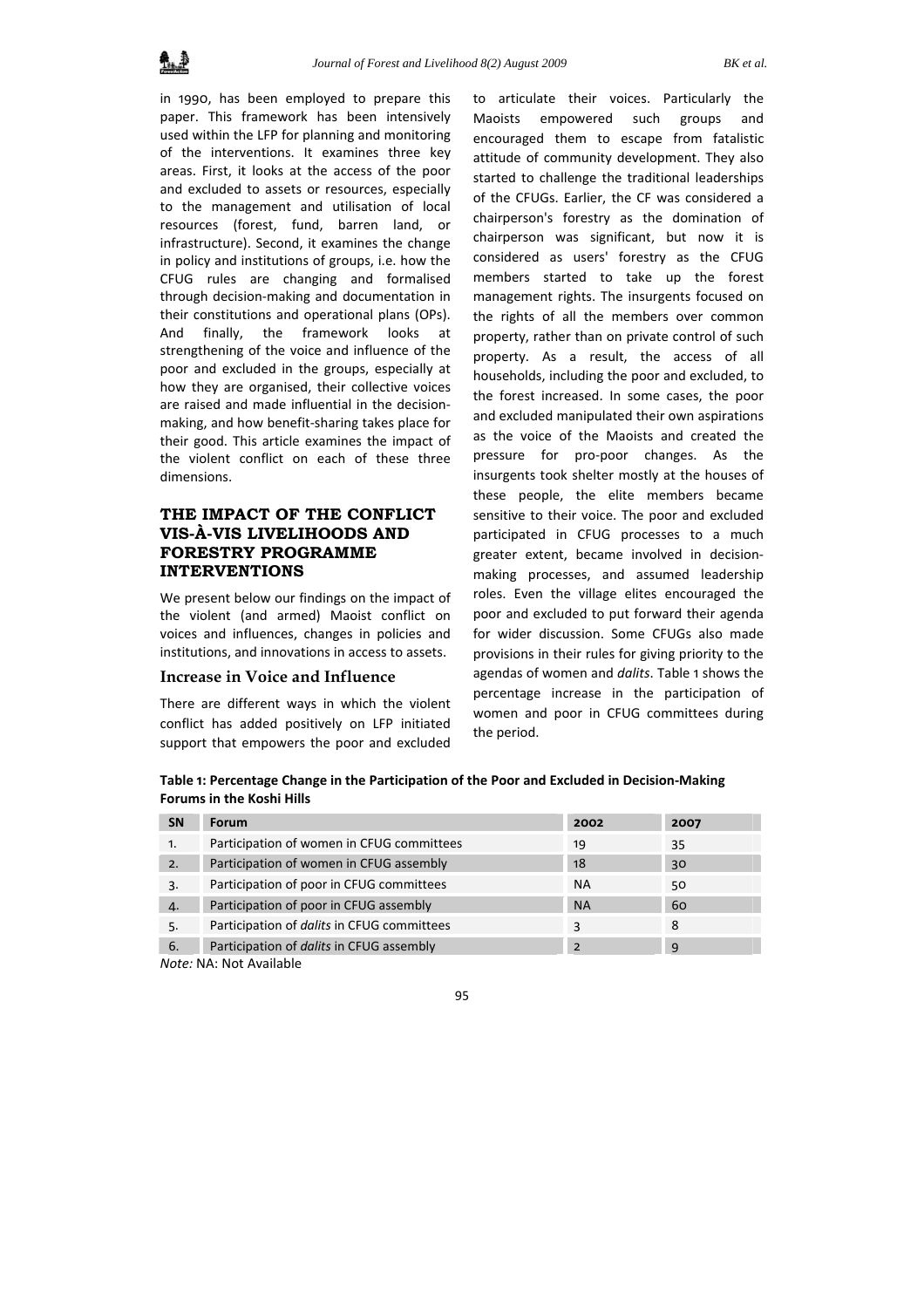Generally CFUG assemblies were prevented during the conflict. The Maoists threatened that if CFUG assemblies or meetings were held, it would amount to supporting the old regime. In addition, it was very difficult to mobilise rural people because both the Nepalese Army and the Maoists would blame service providers of misguiding the rural people. During the conflict, women and poor members of CFUGs led the groups and conducted assemblies and meetings. None of the ten CFUGs in Budhbare VDC of Dhankuta district held an assembly for five years. Later, however, the women of Bhanta CFUG led and conducted an assembly by negotiating with the local leaders of the Maoist Party. Then other CFUGs followed the same strategy.

The strategy of the LFP and its partners of using elites as a channel to reach the poor became easier due to the conflict, as the Maoists were also raising the similar concerns at the grass‐ root level. According to the chairperson of a CFUG in Dhankuta, their fund was mobilised as revolving fund for income‐generating activities for the poor and this provision was introduced in their Constitution. Many neighbouring CFUGs (e.g. Banpala and Midure CFUGs) gradually adopted the same practice. Now, the poor know what provisions are there in their favour. The supporters or sympathisers of the Maoists were also engaged in CFUGs processes in one way or other and they understood that the CF is bringing good ideas for the poor and excluded. The Maoist insurgents started to support the proper utilisation of the CFUG fund and monitoring of the CFUG activities. Also, the local elite or traditional leaders became more responsive toward the poor and excluded. They realised the need for supporting these groups and wanted to cope up with their own livelihood and security challenges in the difficult situation.

# **Change in Policy and Institutions**

Some of the major rules of CF were amended due to the influence of LFP intervention and the Maoists. The new provisions made in the CFUGs' constitution and OPs include inclusive membership; proportionate representation in CFUG committees, equitable benefit‐sharing mechanism, public auditing of resources and information, and resource allocation for the poor and excluded. Transparency of resource utilisation and decision‐making processes were the major issues raised by the Maoists in the functioning of CFUGs. In order to introduce a transparent system, CFUGs started and institutionalised the public auditing and the mechanisms of information‐sharing and intensive discussion amongst the members. Earlier, CFUG constitutions and OPs used to be prepared by the DFO staff in consultation with CFUG committee, but now detailed discussions are carried out amongst the members. Table 2 shows that CFUGs have institutionalised the rules that can address the issues of conflicting parties.

| <b>SN</b> | <b>Activities</b>                                                                                                                                                                | % of CFUGs |
|-----------|----------------------------------------------------------------------------------------------------------------------------------------------------------------------------------|------------|
| 1.        | Equitable forest product distribution                                                                                                                                            | 26%        |
| 2.7       | Constitution with at least 3 equitable provisions:<br>Income-generating activities for the poor and excluded<br>Participation in committee<br>• Fee reduction in forest products | 62%        |
| 3.        | CFUGs practising public audit                                                                                                                                                    | 50%        |
| 4.        | OP/Constitution of CFUGs - more inclusive and equitable provision<br>in favour of the poor and excluded groups                                                                   | 80%        |

**Table 2: Percentage of CFUGs having Institutionalised Equity Oriented Activities in the Koshi Hills**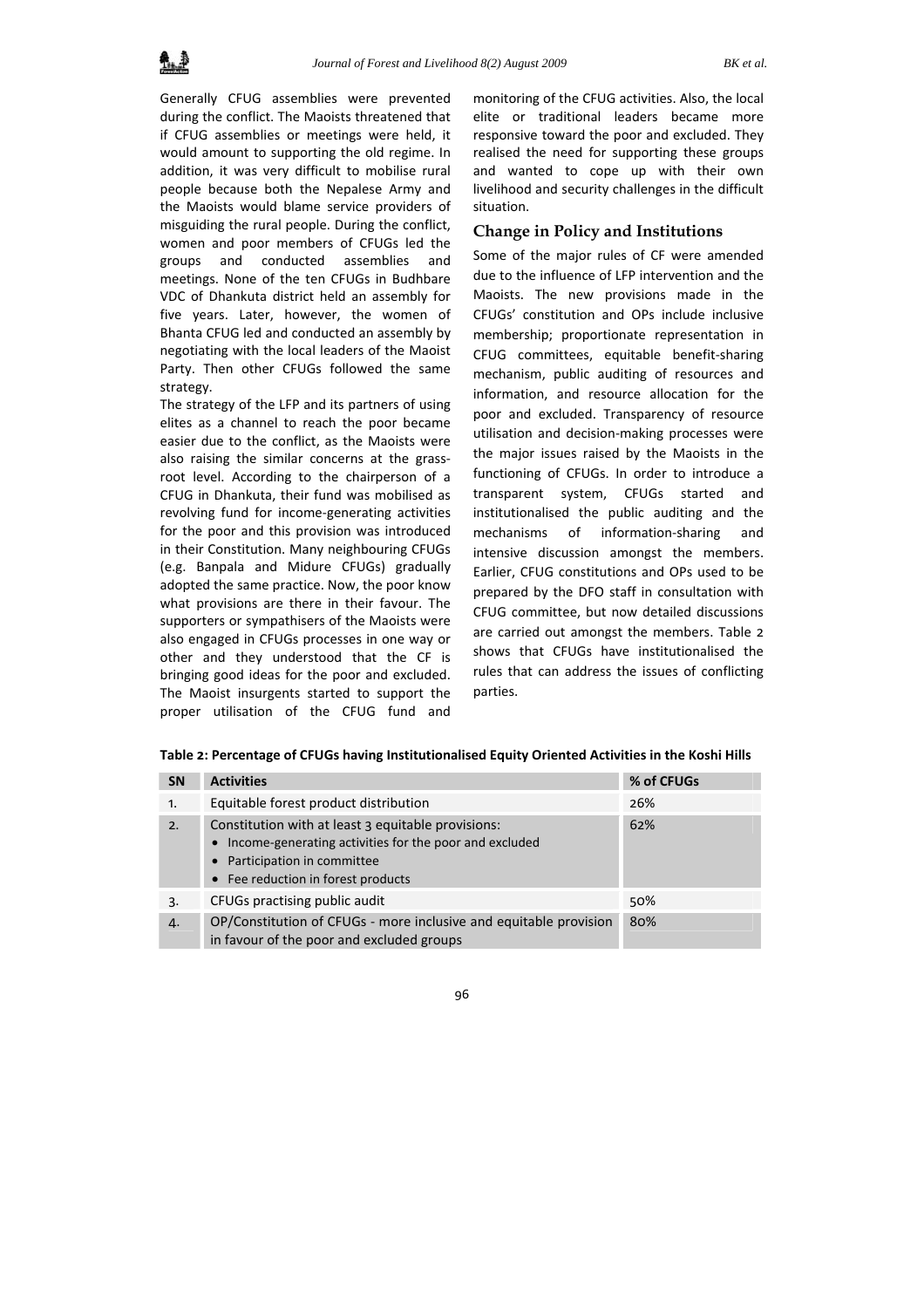Certain CFUG activities, such as the mobilisation of the fund for income‐generating activities for the poor, became a success, and the Maoists and target groups themselves accepted them. The CFUGs then institutionalised these practices by incorporating in their constitutions and OPs. Now, 80 per cent of the CFUGs have stipulated pro‐poor activities in their documents. Though CFUGs initiated such activities out of Maoist pressure initially, they have become further convinced once these became successful and popular in the local and district levels. This has encouraged the rural elites to adapt pro‐poor development strategy at the local level.

Membership exclusion was one of the major issues in CF. It became an issue because the poor and excluded did not get the membership of CFUGs., In Parbat district (outside the Koshi Hills), a total of 996 households were excluded from the CFUGs, even though these were traditional users and were interested to become the members. About 80 per cent of them were from the poor categories. They were charged higher fees to become the member, for which the poor could not afford. In some cases, the poor requested local Maoists to intervene the CFUGs and in others they joined the Maoist Party and ultimately joined the CFUG. In Ratamate CFUG in Bhojpur District, for instance, twenty‐four *dalit* households entered the CFUG by waiving the entry fee under the Maoist pressure.

The process of representation of women, *dalits*, poor and *janajatis* in decision‐making forums was institutionalised and strengthened with the Maoist influence at the CFUG level. During the conflict, some CFUGs that lacked the representation of such people hurriedly nominated a few from them and then introduced such provisions in the constitution after the assembly decision. The provision of proportionate representation has been institutionalised in the constitutions of most CFUGs. The participation of the marginalised and *dalits* in leadership positions has notably increased. This has changed the earlier representational basis, which was based on *tole* (hamlet), toward a representation based on

caste, gender and wealth‐rank group. Also, men and women are being considered as household heads of CFUGs because the percentage of single women has increased due to the conflict. The benefit‐sharing mechanism has become more equitable partly due to the direct facilitation of LFP and partly due to the indirect threat of Maoists. About 62 per cent of the CFUGs have made provision of equitable benefit‐sharing mechanism in the Koshi Hills (Table 2). They provide forest products on free of cost to the poor members. CFUGs have also made provisions of having different forest products prices for different wellbeing categories.

#### **Innovations in Access to Assets**

The conflict has enhanced the access of the poor and excluded to the internal and external resources of the CFUGs. There have been improvements in the access of such groups to CFUGs' fund and its mobilisation for pro‐poor small infrastructure, income-generating activities, and human capital development (training opportunities). The conflict also improved the reach of the poor and excluded to natural resources and forest products, and the utilisation of barren land for conducting income‐generating activities. During the conflict, the focus of the LFP was on mobilising the CFUGs' resources for the benefit of the poor and excluded and it was coincidently supported by the Maoists. Therefore, there are four main ways in which the conflict and the LFP support together created conditions for the equitable utilisation of CFUG funds for pro‐poor activities. First, the CFUG elites, with the LFP's pro‐poor sensitisation process and under Maoist pressure, decided to invest CFUG funds to support pro‐poor activities. LFP has launched activities such as revolving fund for income generation, allocation of community forest land to the poor, and the establishment of small and medium enterprises. However, it was difficult to mobilise matching CFUG funds, as these were in the hands of either local elites or were kept in banks. The Maoists threatened those who had captured such funds and started to collect such funds as 'donation'. To avoid such donation, the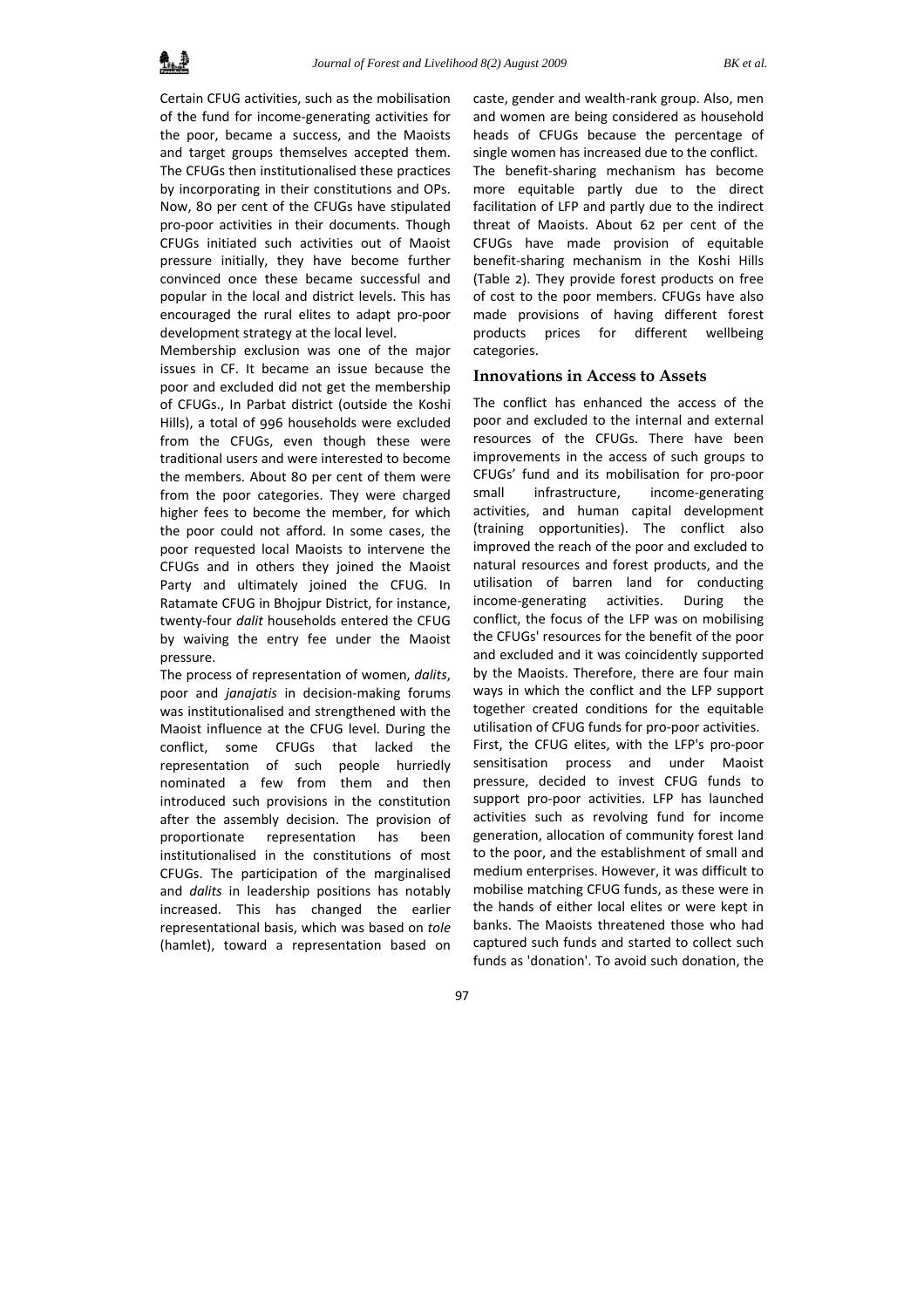CFUG committees mobilised the funds for the benefit of the poor. They provided the funds to match against the LFP initiated activities, such as revolving fund or investment in the activities that benefit the poor quickly. Table 3 shows that, in 2001, CFUGs expended only 3 per cent of their funds on pro‐poor activities, but it increased to 28 per cent by 2007. For instance, Rajendra Khadka, vice‐ chairperson of Pahalmane CFUG of Kurule VDC in Dhankuta, says that local Maoist leaders demanded donation of NRs 50,000 from the CFUG fund. However, the CFUG provided loans (NRs 32,000) to sixteen poor households for initiating income‐generating activities. The Maoists demanded money again, but the CFUG provided loans (NRs 10,000) to four other households. Then the Maoist stopped demanding such donations. The CFUGs also planned other pro-poor provisions (e.g. allowances for poor committee members, scholarships for poor students) in order to save their money from donating to Maoist.

Second, the elite members of the CFUGs, under pressure from the Maoists, reduced the interest rate on group loans to the poor. The CFUG office‐bearers were local moneylenders who exploited the poor by lending at rates as high as 24 to 36 per cent. The Maoists were not happy with the individual lending and high interest rates and accused the moneylenders of exploiting the poor. Now, the poor are provided loans from the CFUG funds at the interest rate of 6 to 12 per cent, as LFP has provided to run and sustain the revolving fund in the CFUG.

Third, CFUGs not only diverted their funds towards the poor but also started

making investments from unproductive to productive sectors of infrastructure development. For example, a high proportion of the funds was spent on constructing temples, where *dalits* were not allowed to enter. But more recently, major share of the community development fund are used in small infrastructure in the needy part of the villages.

Lastly, the pro‐poor intervention of LFP at the time of the conflict enhanced the access of the poor to the CF processes. Many CFUGs in the LFP working areas have allocated the barren forest land to the poor to carry out income generating activities. However, given the nature of forestry programme, it takes time to benefit the users and therefore LFP has started the quick impact activities that include drinking water, feeder road construction, small-scale irrigation systems, and small‐scale income– generating activities. These activities were accepted by all the stakeholders at the local level.

| Income or expenditure (NRs.)      | 2001         | 2007          | <b>Difference</b> |
|-----------------------------------|--------------|---------------|-------------------|
| Total income                      | 4,967,117.63 | 32,102,874.55 | 27,135,756.92     |
| Income per CFUG                   | 4,101.67     | 30,257.19     | 26,155.52         |
| Total expenditure                 | 3,537,797.00 | 30,635,147.50 | 27,097,350.50     |
| Expenditure per CFUG              | 2,921.38     | 28,873.84     | 25,952.46         |
| Poor-focused expenditure          | 95,948.00    | 8,498,514.50  | 8,402,566.50      |
| Poor-focused expenditure per CFUG | 79.23        | 8,009.91      | 7,930.68          |
| Poor-focused expenditure, %       | 3%           | 28%           | 25%               |

**Table 3: Change in CFUG fund mobilisation for pro‐poor activities**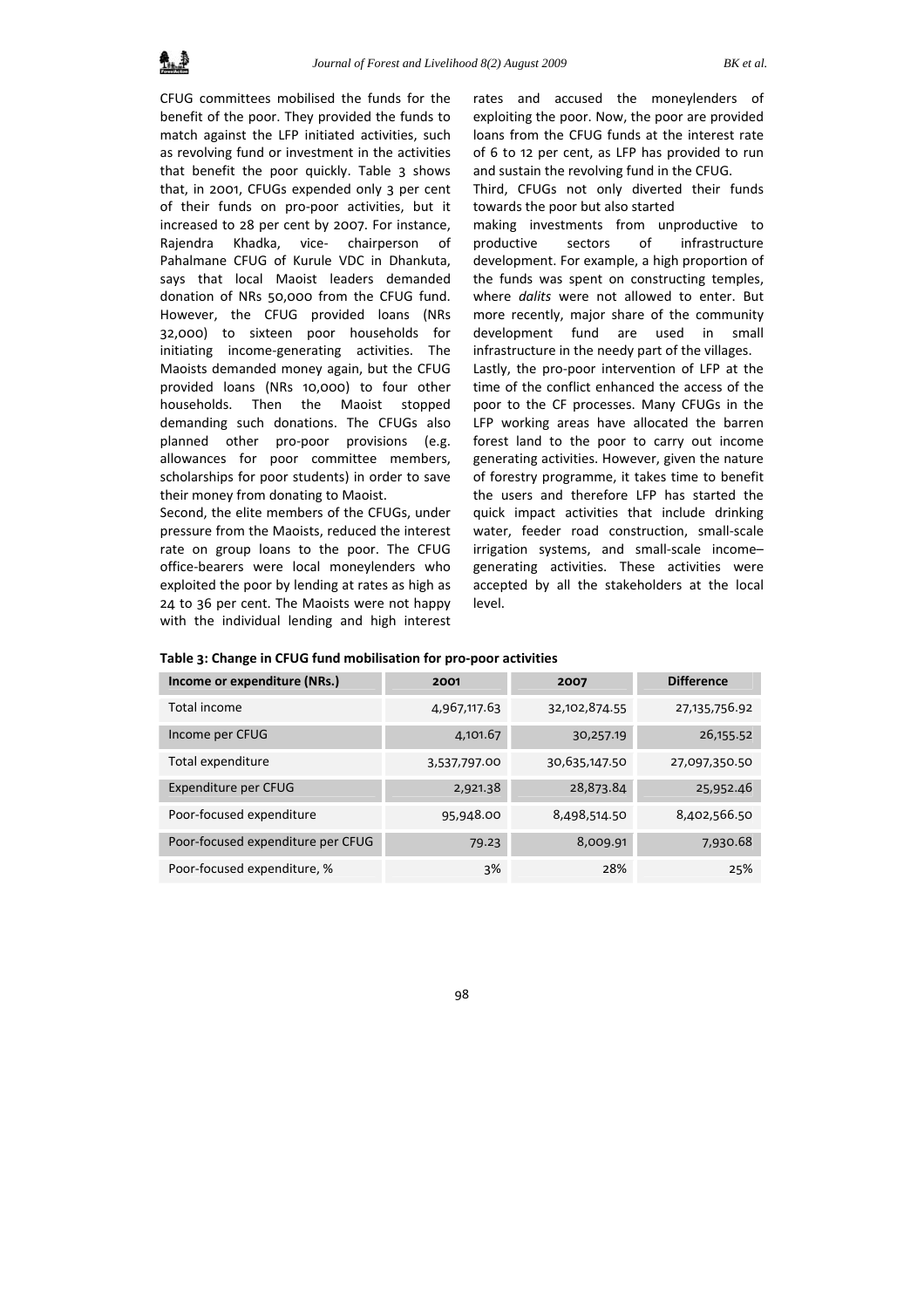

## **ISSUES AND IMPLICATIONS**

The discussion above pointed to the ways how the Maoist insurgency has been helpful in bringing about positive changes in several key areas. However, a host of issues pertaining to CF are especially pertinent to the post-conflict context. In this section, we discuss some of these issues and implications.

#### **Sustainability of Outcomes**

As discussed above, the Maoist conflict exerted a strong pressure and played a key role in enhancing innovations in Nepal's CF. However, it remains to be seen whether such innovations sustain through the post-conflict situation. It also raises the question of whether some conflict is necessary for innovations and change. Some other questions are equally important, such as whether all CFUGs are capable of or interested in sustaining the innovations, or whether the members of CFUG committees will be interested to continue them? Until now CFUGs have followed the practices introduced during the conflict, but it still raises concern on devising suitable support mechanisms to sustain the innovations and on policies and instruments to provide incentives for the CFUGs for the same.

#### **Tensions and Complementarities**

In the course of forestry interventions, development agents and rebels had complex relationship; they had tensions in some aspects and collaborated in others. While the Maoists were generally not positive to aid-funded development projects, they saw some of LFP's pro‐poor strategies as compatible with their political goals. The LFP, however, did not proactively engage the Maoists in the development process. In few occasions in the course of the implementation of development actions, LFP staff had to face tough Maoist scrutiny and even restrictions. But once they came into dialogue, the Maoists allowed and even encouraged LFP activities. Thus, several pro‐poor innovations were developed and implemented during the conflict period, directly benefiting the poorer households.

The rebels initially exerted stiff opposition to the processes of LFP's resource transfer and allocation. But once they were briefed about the process of development intervention, they accepted and allowed those processes. For instance, during the personnel hiring process facilitated by Samuhik Abhiyan (an NGO) in Bhojpur district, a Maoist area committee member initially pressured to select his *afno manchhe* (relatives) for the positions. When the LFP staffs opposed it and briefed him about the LFP's requirement of a transparent and accountable process, he became interested to participate in the selection committee. The subsequent results became acceptable for all persons, whether they were selected or not. The Maoists also liked the selection process and said that they would influence replicating such process in other areas.

# **Relevance to the Post-conflict Situation**

Pro‐poor innovations in CF provide an exemplary case for wider adoption across several development sectors. Due to their adaptation strategies, CFUGs were the only viable institutions which coordinated development activities in the rural areas during the conflict. In some cases, they worked as substitutes of the village development committees. Some line agencies even channelled their funds through CFUGs. However, this local capacity runs the risk of being undermined in the post‐conflict situation and the CFUGs being reduced to deal with the forest management activities.

## **Implications for State Restructuring**

In the post‐conflict period, the role and strategies of development agencies and the CFUGs have changed. However, the local people developed their own capacity and adapted to the difficulties of the conflict. In doing so, there have been a strengthened civil society capacity at the grassroots level both to manage the local resources and to cope up with the difficulties. A broad awakening has emerged, and it places emphasis on the needs and rights of the poor